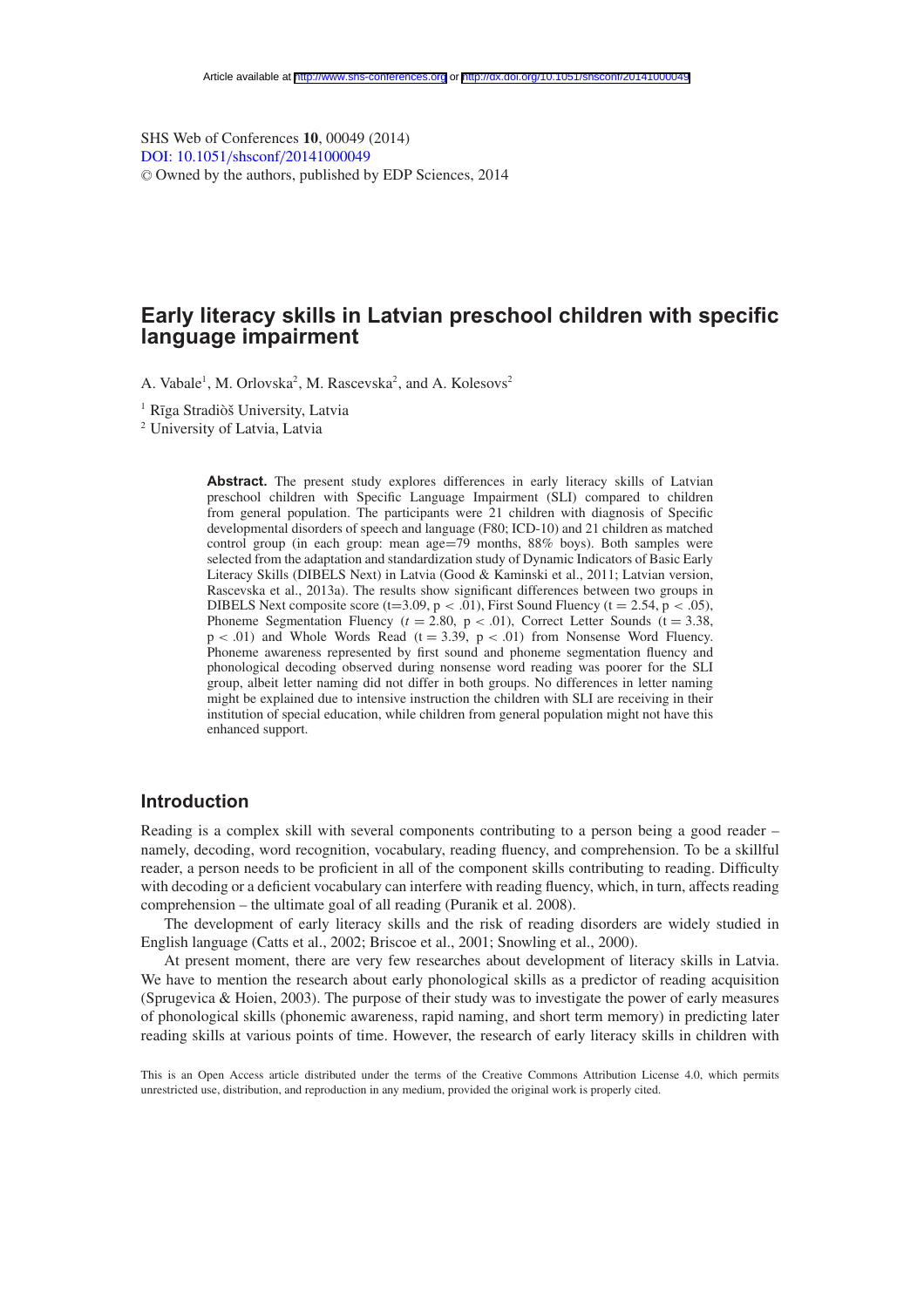### SHS Web of Conferences

speech and language impairment hasn't been successful in Latvia because there are no tests and correct standardized procedures specific to Latvian language. In this research, we used DIBELS Next Latvian version (Good & Kaminski et al., 2011; Latvian version, Rascevska et al., 2013a).

Specific Language Impairment (SLI) represents a disorder in the development of oral language (Leonard, 1998). Previous research has shown that children with Specific Language Impairment have difficulty with decoding and word recognition. Very often nonverbal IQ scores for the children with SLI are within normal limits and no hearing or social-emotional deficits are present. The oral language problems observed in SLI include problems in semantics, syntax, and discourse (Paul, 2001; Leitão & Fletcher, 2004). Children with SLI also have problems in phonological processing (Leitão, Hogben, & Fletcher, 1997), including deficits in phonological awareness (Briscoe, Bishop, & Norbury, 2001; Catts, 1993; Nathan et al., 2004; Snowling et al., 2000) and phonological memory (Briscoe et al., 2001; Kamhi & Catts, 1986). In fact, considerable attention has been paid to a link between SLI and deficits in phonological memory. Specifically, Gathercole and Baddeley (1990) observed that children with SLI performed poorly on measures of phonological memory, especially non-word repetition (Gathercole & Baddeley, 1990). In preschoolers expressive vocabulary knowledge is highly correlated with early reading skills such as rhyme awareness, phonemic awareness, and letter knowledge (Mann & Foy, 2003). Children with diagnosed speech and language disorders are more likely than children without these difficulties to have later reading problems (Catts, 1993).

Letter knowledge is tied to reading ability and letter sounds are a set of vocabulary items that a child must master in order to understand how the alphabet works. Assuming the problems which children with SLI appear to have in phonological processing, it would be expected that these children would also have difficulties in word reading. Studies have shown that children with SLI often have problems in learning to recognize printed words (Bishop & Adams, 1990; Catts, 1993; Catts et al., 2002; McArthur et al., 2000; Snowling et al., 2000).

Accurate speech production also is an aspect of expressive vocabulary, another language skill that appears to be related to reading, and may be a critical factor in how well children respond to early reading intervention (Al Otaiba & Torgesen, 2007). Bishop and Adams (1990) showed that children whose speech impairments had resolved by age 5½ years were not at significant risk for later reading problems compared to children whose speech problems persisted by the time they entered school. The phonological processing deficits associated with reading problems include impaired categorization of speech sounds (Serniclaes et al., 2004).

All of these findings suggest that children in kindergarten with SLI may be strong candidates for early reading intervention by underlying phoneme processing problems linked to difficulties learning letters and their associated sounds.

The ability to isolate the first sound in a word is an important phonemic awareness skill that is highly related to reading acquisition and reading achievement (Yopp, 1988). PSF assesses the student's fluency in segmenting a spoken word into its component parts or sound segments.

Fluency in naming letters is a strong and robust predictor of later reading achievement (Adams, 1990). The ability to recognize and name letters in preschool and at the beginning of kindergarten is a strong predictor of later reading achievement (Badian, 1995; Walsh, Price, & Gillingham, 1988).

Phoneme Segmentation Fluency assesses the student's fluency in segmenting a spoken word into its component parts or sound segments. Nonsense Word Fluency assesses knowledge of basic lettersound correspondences and the ability to blend letter sounds into consonant- vowel-consonant (CVC) and vowel-consonant (VC) words (Edwards, Lahey, 1998). One reason that nonsense word measures are considered to be a good indicator of the alphabetic principle is that "pseudo words have no lexical entry, [and thus] pseudo-word reading provides a relatively pure assessment of students' ability to apply grapheme-phoneme knowledge in decoding" (Rathvon, 2004).

As described before, studies of early literacy skills in English language show differences in phoneme awareness, letter knowledge, word recognition and non-word repetition between children with SLI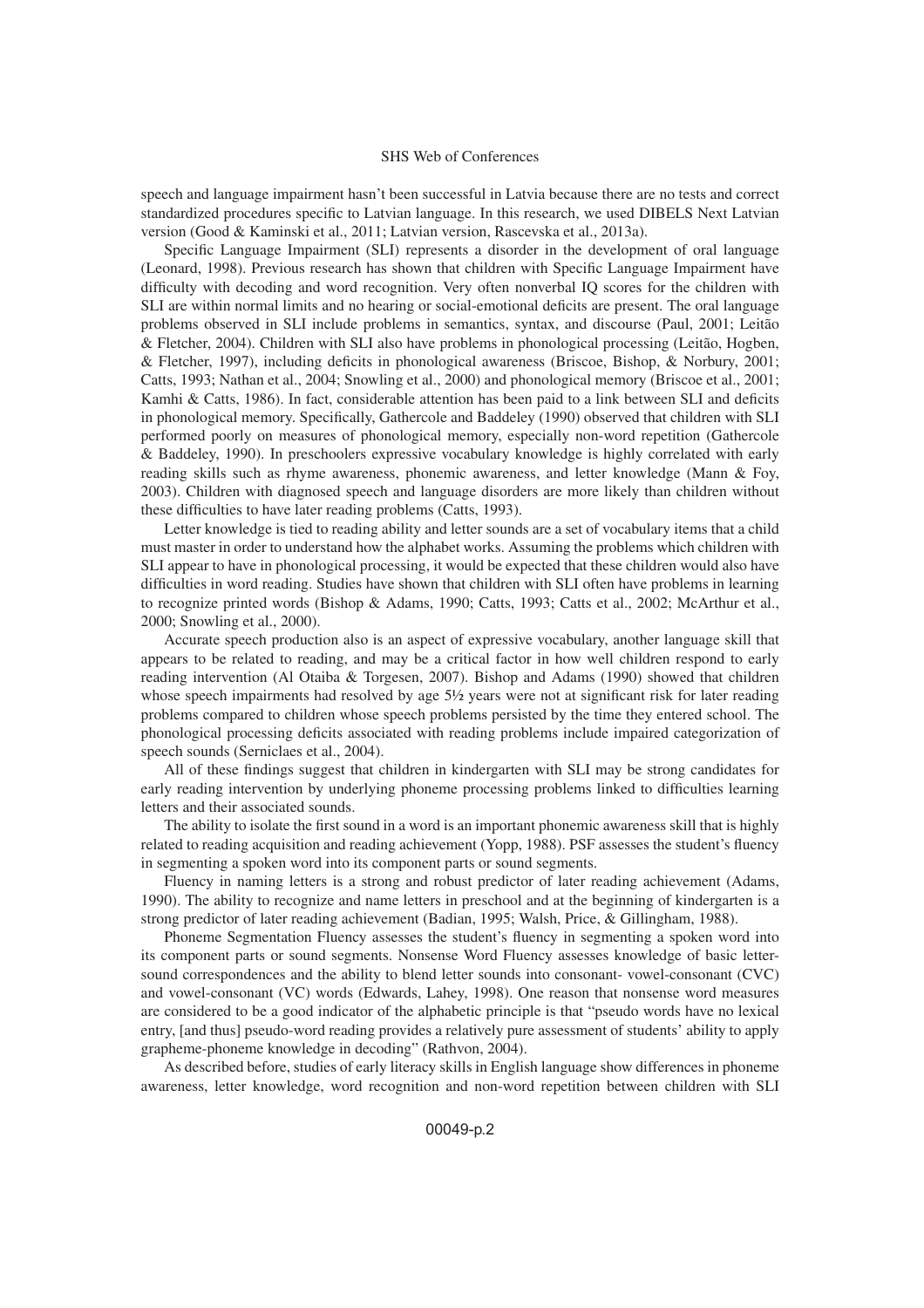### Int. Conf. SOCIETY. HEALTH. WELFARE.

and general population. The aim of this study was to find out, if there are any differences in early literacy skills of Latvian preschool children with SLI compared to children from general population. We presumed that similar to English speaking children, Latvian speaking children with SLI would show lower results in early literacy skills compared to control group, but it has to be empirically verified. We also wanted explore, if relationships among components of early literacy skills are similar in both groups.

# **Methods**

#### *Participants*

The participants were Latvian speaking preschool children aged 74 to 84 months, including 21 children with diagnosis of Specific developmental disorders of speech and language (F80; ICD-10, WHO, 1992) and 21 children as matched controls from general population (in each group: mean age=79 months, SD=3 month, 88% boys). Both samples were selected from the adaptation and standardization study of DIBELS Next in Latvia. All children had written parent permission for participation in the study.

#### *Measures*

Each child was assessed on *Dynamic Indicators of Basic Early Literacy Skills* (DIBELS Next) (Good & Kaminski et al., 2011; adaptation and standardization in Latvia, Rascevska et al., 2013a). We used Benchmark Assessment for kindergarten in the middle of the school year, which includes First Sound Fluency (FSF) and Phoneme Segmentation Fluency (PSF), both assessing phonological awareness, Nonsense Word Fluency (NWF) reflecting phonological decoding and measuring two sub indicators: Correct Letter Sounds (CLS) and Whole Words Read (WWR), and Letter Naming Fluency (LNF). DIBELS Next Composite score was calculated as a sum of FSF, LNF, PSF and NWF (CLS) scores.

The reliability in Latvian adaptation and standardization study is characterized by correlations between repeated measures (period of time between two measures was 2 to 3 month). All correlations between repeated measures were statistically significant. A correlation between beginning and middle period of the school year on LNF in population was  $r = .70$ ,  $p < .01$ , but in SLI group  $r = .77$ ,  $p < .01$ ; a correlation between beginning and middle period of the school year on LNF in population was  $r = .82$ ,  $p < .01$ , while in SLI group  $r = .92$ ,  $p < .01$ ; a correlation between middle and end period of the school year on LNF in population was  $r = .80$ ,  $p < .01$ , and in SLI group  $r = .94$ ,  $p < .01$ ; a correlation between middle and end period of the school year on NWF (CLS) both in population and SLI group was  $r = .84$ ,  $p < .01$ ; a correlation between middle and end period of the school year in NWF (WWR) both in population and SLI group was  $r = .68$ ,  $p < .01$  (Rascevska et al., 2013b). The correlations between repeated measures show stability of most of measurements over time  $r > .70$ , on NWF (WWR) r also almost reaches .70.

### *Procedure*

The assessment of early literacy skills was done in one 15 to 20 minute long individual session with each participant.

## **Results**

The summary of descriptive and inferential statistics on each measurement of early literacy skills for both groups is presented in Table [1.](#page-3-0) As separate measurements of early literacy skills form one construct, the most appropriate method of data analysis for differences between groups would have been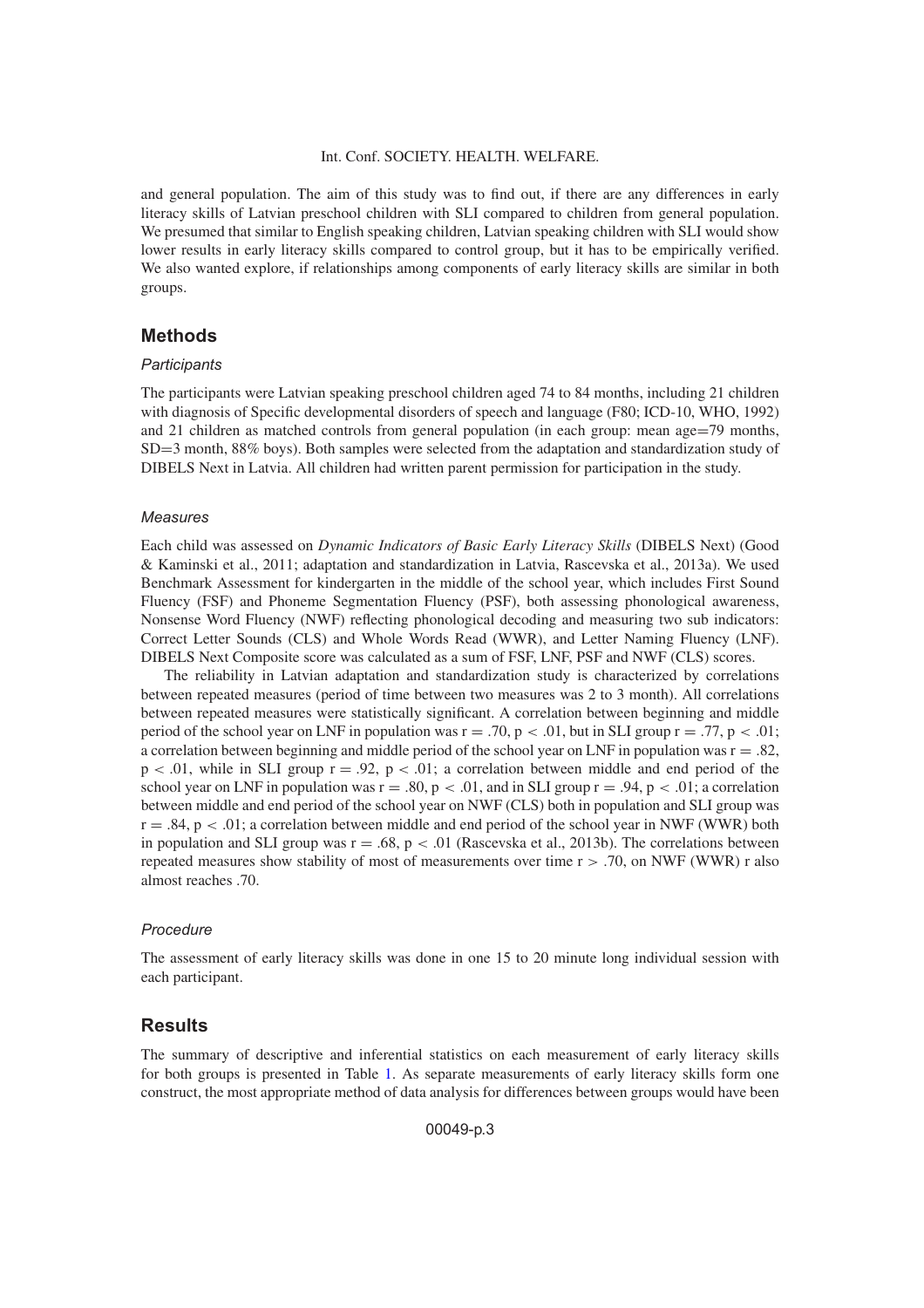#### SHS Web of Conferences

|               | GP     |           |          |     | <b>SLI</b> |           |          |     | $F(df1, df2)$ ***  |          |          |
|---------------|--------|-----------|----------|-----|------------|-----------|----------|-----|--------------------|----------|----------|
|               | M      | <b>SD</b> | Min      | Max | M          | <b>SD</b> | Min      | Max |                    | t-test   | $\eta^2$ |
| <b>DIBELS</b> | 176.05 | 80.77     | 36       | 318 | 105.71     | 65.93     | 19       | 264 | 1.25(40, 39)       | $3.09**$ | $.19**$  |
| composite     |        |           |          |     |            |           |          |     |                    |          |          |
| score         |        |           |          |     |            |           |          |     |                    |          |          |
| <b>FSF</b>    | 39.90  | 12.96     | 14       | 60  | 29.52      | 13.56     |          | 60  | 0.09(40, 40)       | $2.54**$ | $.14*$   |
| <b>LNF</b>    | 41.71  | 21.61     | 4        | 87  | 32.00      | 19.62     |          | 63  | 0.02(40, 40)       | 1.53     | .06      |
| <b>PSF</b>    | 33.76  | 20.13     | ⇁        | 87  | 17.29      | 17.98     | $\Omega$ | 59  | 0.65(40, 39)       | $2.80**$ | $.16***$ |
| NWF (CLS)     | 60.67  | 39.10     | $\Omega$ | 139 | 26.90      | 23.96     | 0        | 103 | $6.29*(40, 33)$    | $3.38**$ | $.22**$  |
|               |        |           |          |     |            |           |          |     |                    |          |          |
| <b>NWF</b>    | 19.00  | 13.79     | $\Omega$ | 46  | 7.52       | 7.14      |          | 39  | $11.70**$ (40, 30) | $3.39**$ | $.22**$  |
| (WWR)         |        |           |          |     |            |           |          |     |                    |          |          |

<span id="page-3-0"></span>**Table 1.** The summary of descriptive and inferential statistics for indicators of early literacy skills of children from general population and children with Specific Language Impairment.

Note. \*\* p < .01; \* p < 0.05; \*\*\*Levene's F for variation; FSF – First Sound Fluency; LNF – Letter Naming Fluency; PSF – Phoneme Segmentation Fluency; NWF – Nonsense Word Fluency; CLS – Correct Letter Sounds; WWR – Whole Words Read; GP – general population; SLI – Specific Language Impairment.

|            |            |         | $\overline{c}$ | 3       | $\overline{4}$ |
|------------|------------|---------|----------------|---------|----------------|
| GP         | FSF        |         |                |         |                |
|            | <b>LNF</b> | $.81**$ |                |         |                |
|            | <b>PSF</b> | $.70**$ | .48*           |         |                |
|            | NWF (CLS)  | $.62**$ | $.84**$        | $.43*$  |                |
|            | NWF (WWR)  | $.64**$ | $.83**$        | $.45*$  | .99**          |
| <b>SLI</b> | <b>FSF</b> |         |                |         |                |
|            | <b>LNF</b> | $.68**$ |                |         |                |
|            | <b>PSF</b> | $.72**$ | $.55*$         |         |                |
|            | NWF(CLS)   | $.67**$ | $.81**$        | $.68**$ |                |
|            | NWF (WWR)  | $.65**$ | $.77**$        | $.67**$ | .99**          |

<span id="page-3-1"></span>**Table 2.** Pearson correlations of early literacy skill variables in each group separately.

Note. \*\* p < .01; \* p < 0.05; FSF – First Sound Fluency; LNF – Letter Naming Fluency; PSF – Phoneme Segmentation Fluency; NWF – Nonsense Word Fluency; CLS – Correct Letter Sounds; WWR – Whole Words Read; GP – general population; SLI – Specific Language Impairment.

MANOVA. In our case, because of too strong correlations (mostly  $r > .60$ ) between separate indicators of early literacy skills (see Table [2\)](#page-3-1), instead of MANOVA we had to conduct independent sample t-test for each separate measurement.

Levene's test indicated no significant differences between variances of two groups in most of the variables (see Table [1\)](#page-3-0). The only statistically significant differences between variances of the groups were reported on CLS and WWR from NWF task. In CLS, the SLI group and control group have equal minimal score, but SLI group has considerably lower maximal score. The same is observed for minimal and maximal scores in WWR. The independent sample t-test shows statistically significant differences between groups (see Table [1\)](#page-3-0) on DIBELS Next Composite score, FSF, PSF, CLS and WWR from NWF, while no significant differences between groups were reported on LNF. Children with SLI show lower results than children from control group in all indicators. Eta squared suggest that 19% DIBELS Next composite score, 14% of the results in FSF, 16% of results obtained in PSF, 22% of results in both – CLS and WWR from NWF are significantly explained by IVa (see Table [1\)](#page-3-0).

Pearson correlations among early literacy skill components were conducted separately for each group. In both groups all correlations among measurements are statistically significant (see Table [2\)](#page-3-1). Correlation coefficients vary in the range from .43 to .99,  $p < .05$  in general population and in the range from .55 to .99,  $p < .05$  in the SLI group.

The comparison of correlation coefficients in two samples converting them to z values and testing  $H_o: \rho_{x1y1} = \rho_{x2y2}$  shows that z values vary in the range from  $-0.65$  to 0.93, p > .05. There are no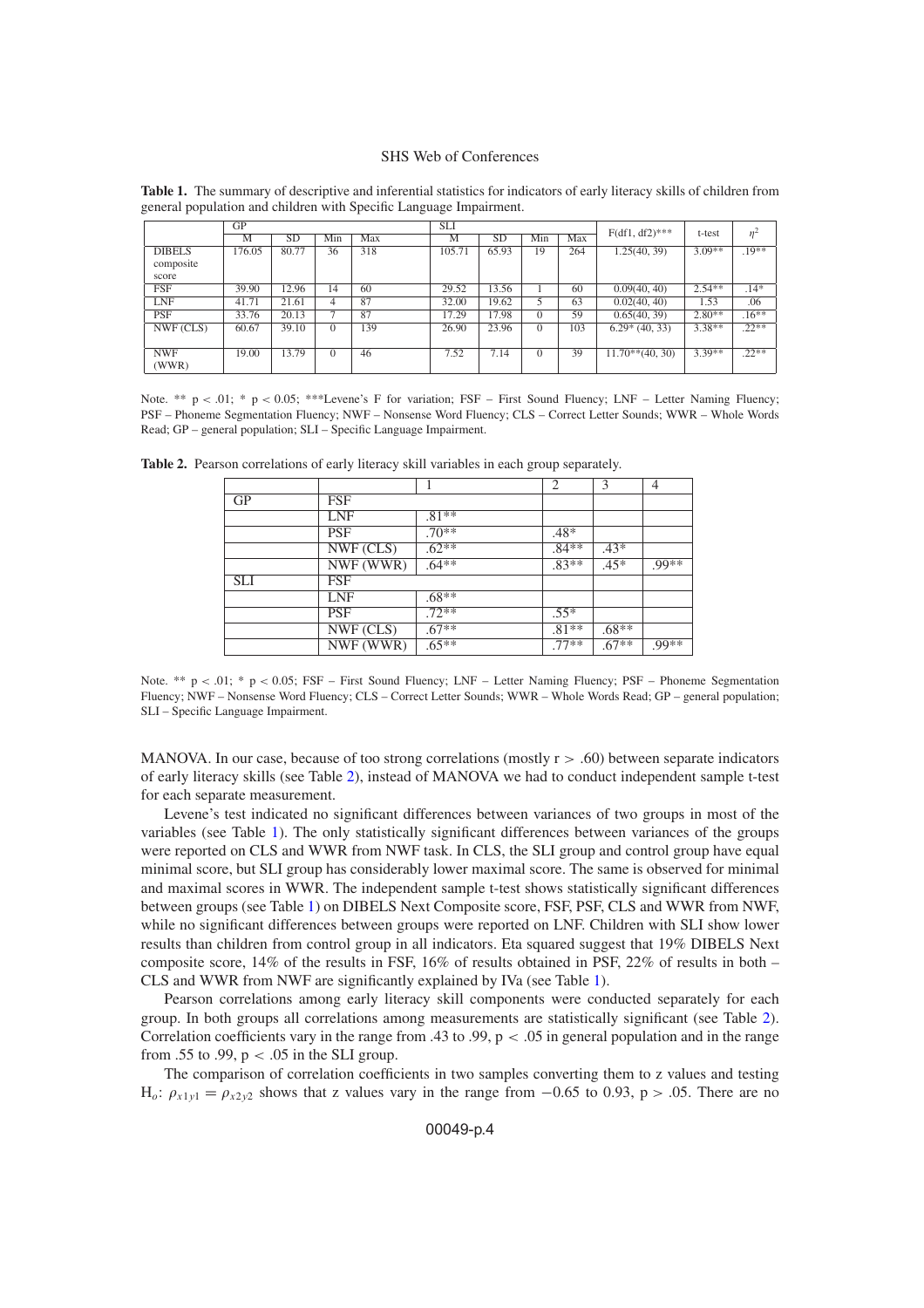### Int. Conf. SOCIETY. HEALTH. WELFARE.

significant differences between correlation coefficients of SLI and control group in components of early literacy skills.

# **Discussion**

Our data confirm that Latvian children with SLI have significantly lower results in composite score representing early literacy skills and in four separate indicators out of five. As presumed phoneme awareness represented by first sound fluency, phoneme segmentation fluency and phonological decoding observed during nonsense word reading was poorer for the SLI group, but, unexpectedly, letter naming did not differ in both groups. The findings are supported by the previous studies in English population, were children with SLI show poor skills of phonological awareness (Snowling et al., 2000; Nathan et al., 2004), and problems in nonsense word repetition which in general can be related to phonemic decoding (Gathercole & Baddeley, 1990; Rathvon, 2004). No differences in the letter naming might be explained in the way that preschool children with SLI in Latvia are receiving intensive instruction in this basic skill area and thus, probably, have automatized letter naming skill as good as their peers from general population. Another explanation of such results might be connected to difference in instruction the children in both groups are receiving in their preschool education institutions. For example, a part from children might be familiar only with capitals and not with written letters, because they have not been taught to recognize written letters yet.

In addition, we discovered that for Latvian children with SLI and children from general population the same mechanisms are involved among components of early literacy skills. However, in our study correlations among DIBELS Next components are stronger than the original study of English children population (Burke et al., 2009).

Limitations of current study include several aspects. Due to gender disproportion in the SLI group, we were limited in options to double matched control group. The control group are random children from general population and there is no guarantee that they do not have SLI or other unidentified disorders, as well as there might be other mixed variables we did not control for, for example, SES, IQ, a type of instruction the children are receiving. The SLI group consisted of children with speech and/or language disorder and it was not specified which one of the disorder the child has. Thus, in future research it is suggested to distinguish speech disorder group, language disorder group and mixed disorder group. It is also recommended to control for SES which is highly related to language development and acquisition of literacy.

# **Conclusion**

The present study reports that Latvian preschool children with SLI differ from their peers from general population, showing poorer phonological awareness and phonemic decoding skills, but they are almost as good as children from the control group naming letters. The children with SLI, probably, are receiving intensive instruction in letter naming, and thus have automatized this particular skill much better than other early literacy skills.

### **References**

- [1] Adams, M. J. (1990). Beginning to read: Thinking and learning about print. Cambridge, MA: MIT Press.
- [2] Al Otaiba, S., & Torgesen, J. (2007). Effects from intensive standardized kindergarten and firstgrade interventions for the prevention of reading difficulty. In S. R. Jimerson, M. K. Burns, & A. M. Van Der Heyden (Eds.), Handbook of response to intervention. The science and practice of assessment and intervention (212–222). New York, NY: Springer.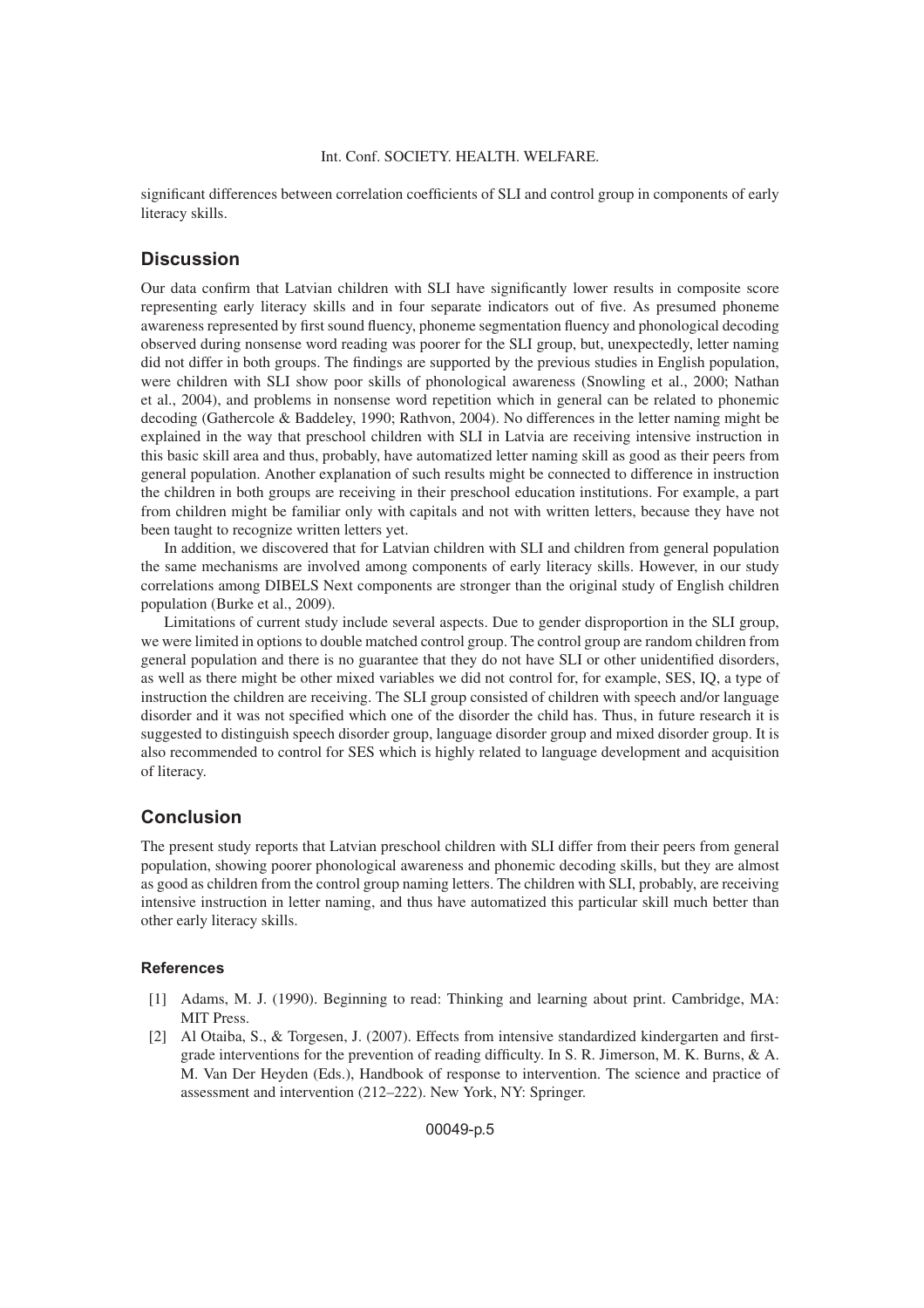### SHS Web of Conferences

- [3] Badian, N. A. (1995). Predicting reading ability over the long term: The changing role of letter naming, phonological awareness and orthographic processing. Annals of Dyslexia, 45, 79–96.
- [4] Bishop, D.V.M, & Adams, C. (1990). A prospective study of the relationship between specific language impairment, phonological disorders and reading retardation. Journal of Child Psychology and Psychiatry. 31, 1027–1050.
- [5] Briscoe, J., Bishop, D.V.M, & Norbury, C.F. (2001). Phonological processing, language, and literacy: A comparison of children with mild-to-moderate sensorineural hearing loss and those with specific language impairment. Journal of Child Psychology and Psychiatry, 42, 329–340.
- [6] Burke, M. D., Hagan-Burke, S., Kwok, O., & Parker, R. (2009). Predictive validity of early literacy indicators from the middle of kindergarten to second grade. Journal of Special Education, 42 (4), 209–226.
- [7] Catts, H.W. (1993). The relationship between speech-language and reading disabilities. Journal of Speech and Hearing Research. 36, 948–958.
- [8] Catts, H.W., Fey, M. E., Tomblin, J.B., & Zhang, X. (2002). A longitudinal investigation of reading outcomes in children with language impairments. Journal of Speech, Language, and Hearing Research. 45, 1142–1157.
- [9] Edwards, J. D., & Lahey, M. (1998). Nonword repetitions of children with specific language impairment: Exploration of some explanations for their inaccuracies. Applied Psycholinguistics 19, 279–309.
- [10] Gathercole, S.E, & Baddeley, A.D. (1990). Phonological memory deficits in language disordered children: Is there a causal connection? Journal of Memory and Language, 29, 336–360.
- [11] Good, R. H., Kaminski, R. A., with Cummings, K., Dufour-Martel, Ch., Petersen, K., Powell-Smith, K., Stollar, S., & Wallin, J. (2011). Dynamic Indicators of Basic Early Literacy Skills. DIBELS Next Assessment Manual. Dynamic Measurement Group.
- [12] Kamhi, A.G., & Catts, H.W. (1986). Toward an understanding of developmental language and reading disorders. Journal of Speech and Hearing Disorders, 51, 337–347.
- [13] Leonard, L.B. (1998). Children with specific language impairment. Cambridge, MA: MIT Press.
- [14] Leitão, S., & Fletcher, J. (2004). Literacy outcomes for students with speech impairment: Long term follow-up. International Journal of Language and Communication Disorders, 39 (2), 245–256.
- [15] Leitão, S., Hogben, J., & Fletcher, J. ( 1997). Phonological processing skills in speech and language impaired children. European Journal of Disorders of Communication, 32, 73–93.
- [16] Mann, V.A., & Foy, J.G. (2003). Speech development, phonological awareness, and letter knowledge in preschool children. Annals of Dyslexia, 53, 149–173. doi: 10.1007/s11881-003- 0008-2.
- [17] McArthur, G.M., Hogben, J.H., Edwards, V.T., Heath, S.M., & Mengler, E.D. (2000). On the ?specifics? of specific reading disability and specific language impairment. Journal of Child Psychology and Psychiatry and Allied Disciplines, 41, 869–874.
- [18] Nathan, L., Stackhouse, J., Goulandris, N., & Snowling, M. J. (2004). Literacy skills in Children with Speech Difficulties. Journal of Speech, Hearing and Language Research, 47, 377-391.
- [19] Paul, R. (2001). Language disorders from infancy to adolescence: Assessment and intervention. St. Louis, MO: Mosby.
- [20] Puranik, C. S., Petscher, Y., Al Otaiba, S., Catts, H.W., & Lonigan, Ch. J. (2008). Development of oral reading fluency in children with speech or language impairments: A growth curve analysis. Journal of Learning Disabilities. 41(6): 545–560. doi: 10.1177/0022219408317858.
- [21] Rascevska, M., Orlovska, M., Griskevica, Vabale, A., Ozola., E., Legzdins, P. (2013a). Agrīnās lasītprasmes attīstības rādītāju DIBELS Next latviešu valodas versija. Rīga: McĀbols.
- [22] Rascevska, M., Vabale, A., Griskevica, I., Orlovska, M., Ozola., E., Kolesovs, A., Legzdins, P., Mutule, S. (2013b). Agrīnās lasītprasmes attīstības rādītāju DIBELS Next interpretācijas rokasgrāmata. Rīga: McĀbols.